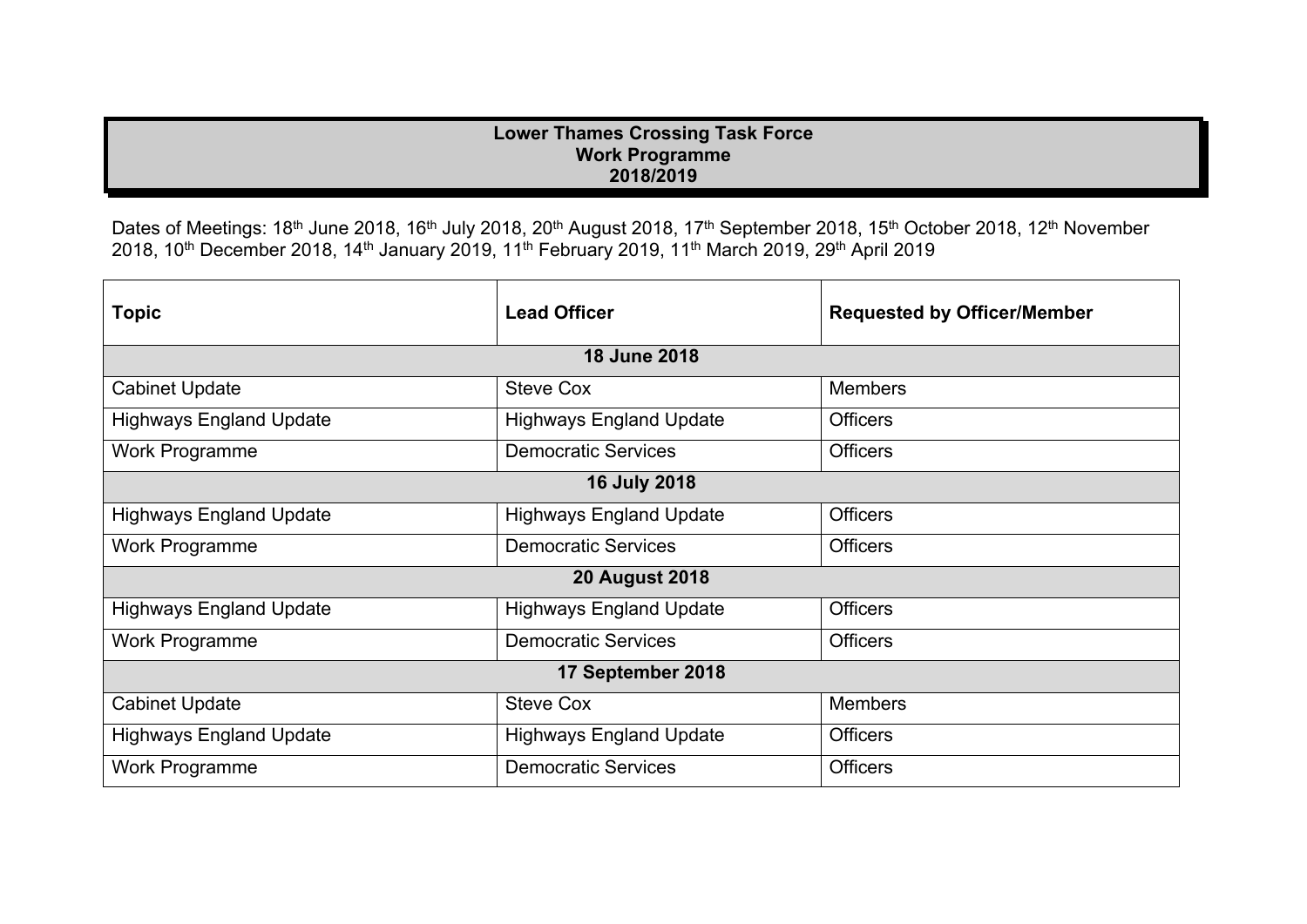| <b>15 October 2018</b>                                    |                                |                 |  |  |
|-----------------------------------------------------------|--------------------------------|-----------------|--|--|
| <b>Highways England Update</b>                            | <b>Highways England Update</b> | <b>Officers</b> |  |  |
| <b>LTC Questions</b>                                      | Anna Eastgate                  | <b>Members</b>  |  |  |
| Deep Dive A13 (A1089)/ East Bound Slip<br>Roads           | Anna Eastgate                  | <b>Members</b>  |  |  |
| <b>Consultation Explanation</b>                           | Anna Eastgate                  | <b>Members</b>  |  |  |
| <b>Mitigation Schedule</b>                                | Anna Eastgate                  | <b>Members</b>  |  |  |
| <b>Work Programme</b>                                     | <b>Democratic Services</b>     | <b>Officers</b> |  |  |
| 12 November 2018                                          |                                |                 |  |  |
| <b>Highways England Update</b>                            | <b>Highways England Update</b> | <b>Officers</b> |  |  |
| Task Force Priorities List/ Mitigation<br><b>Schedule</b> | Anna Eastgate                  | <b>Members</b>  |  |  |
| Response to Consultation                                  | Anna Eastgate                  | <b>Officers</b> |  |  |
| <b>Business Views</b>                                     | Anna Eastgate                  | <b>Officers</b> |  |  |
| <b>Next Steps for Consultation</b>                        | Anna Eastgate                  | <b>Officers</b> |  |  |
| Work Programme                                            | <b>Democratic Services</b>     | <b>Officers</b> |  |  |
| 10 December 2018                                          |                                |                 |  |  |
| <b>Highways England Update</b>                            | <b>Highways England Update</b> | <b>Officers</b> |  |  |
| Response to Statutory Consultation                        | Anna Eastgate                  | <b>Officers</b> |  |  |
| Task Force Priorities List/ Mitigation<br><b>Schedule</b> | Anna Eastgate                  | <b>Members</b>  |  |  |
| <b>Work Programme</b>                                     | <b>Democratic Services</b>     | <b>Officers</b> |  |  |
| <b>14 January 2019</b>                                    |                                |                 |  |  |
| <b>Traffic Modelling Assessment</b>                       | Anna Eastgate                  | <b>Members</b>  |  |  |